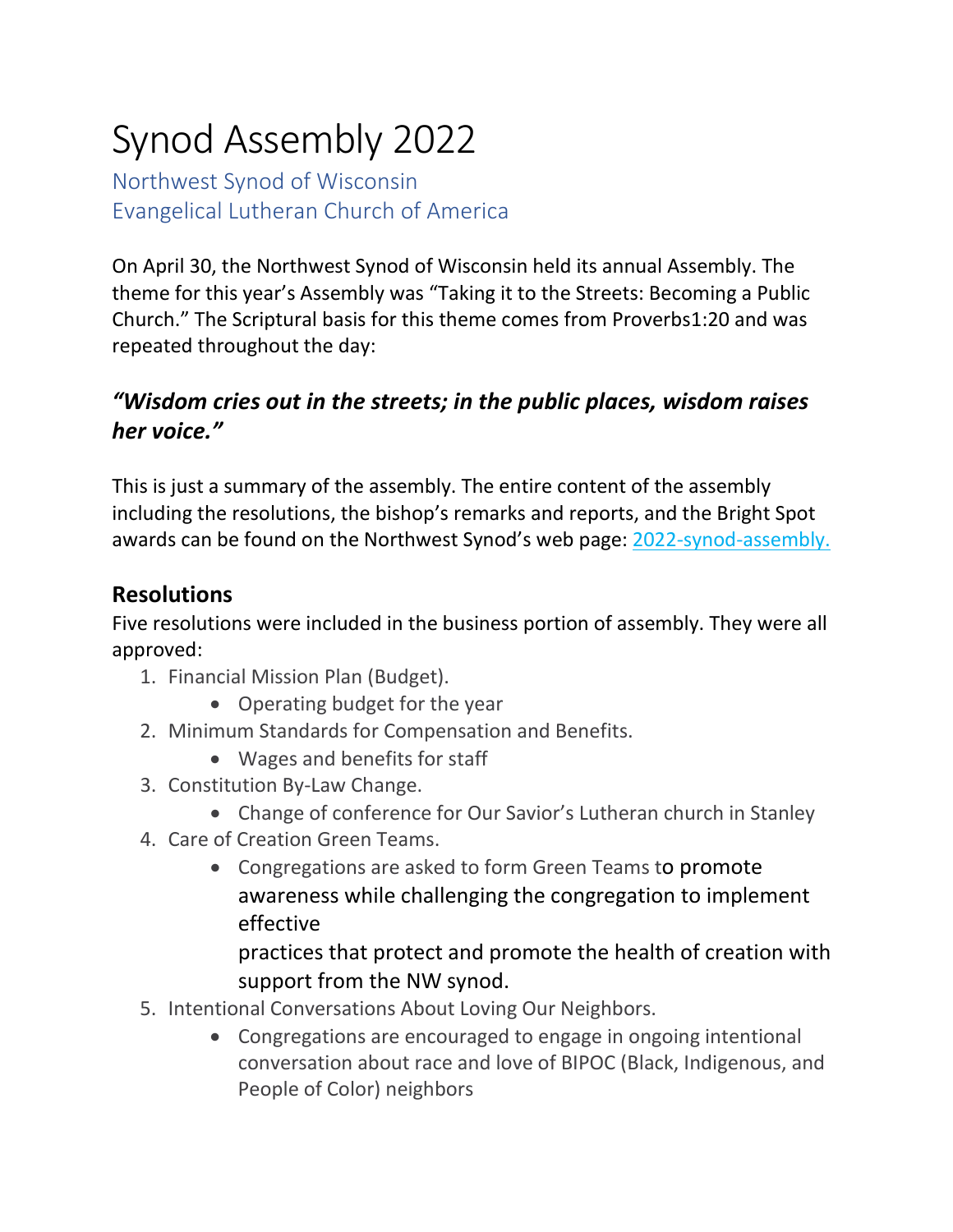Again, you can read all resolutions in full at the link provided above.

## **Reports**

## **ELCA**

We heard a report from ELCA representative Rev. Sara Cutter talking about the generosity of the NW synod and how this contributes to the ministries of the ELCA. She highlighted several churchwide ministries and events, including:

- Churchwide assembly, "Embody the Word," August 8-12, 2022 in Columbus OH
- Rostered Ministers Gathering, "Rekindling the Gift Within You," July 17-20, 2023 in Phoenix, AZ, and
- Youth Gathering, July 16-20, 2024 in New Orleans, LA

#### **Neighbor to Neighbor**

Lidixe Montoya (Mission Developer and deacon candidate) updated us on the work of Neighbor to Neighbor ministry.

#### **Today, Tomorrow, Together: Endowment Fund Appeal**

Greg Kaufmann and Gary Hedding invited the assembly and the entire synod into a 2-year appeal for the synod's endowment fund. Established in 2001, this fund's purpose is to encourage whole stewardship, strengthen and enhance the synod's ministry by

- Equipping and supporting leaders seminary debt assistance, training lay leaders
- Strengthening congregational vitality
- Developing ministry for the next generation

#### **Resolutions Updates**

In addition to the new resolutions the bishop updated us on the resolutions that were passed in 2021.